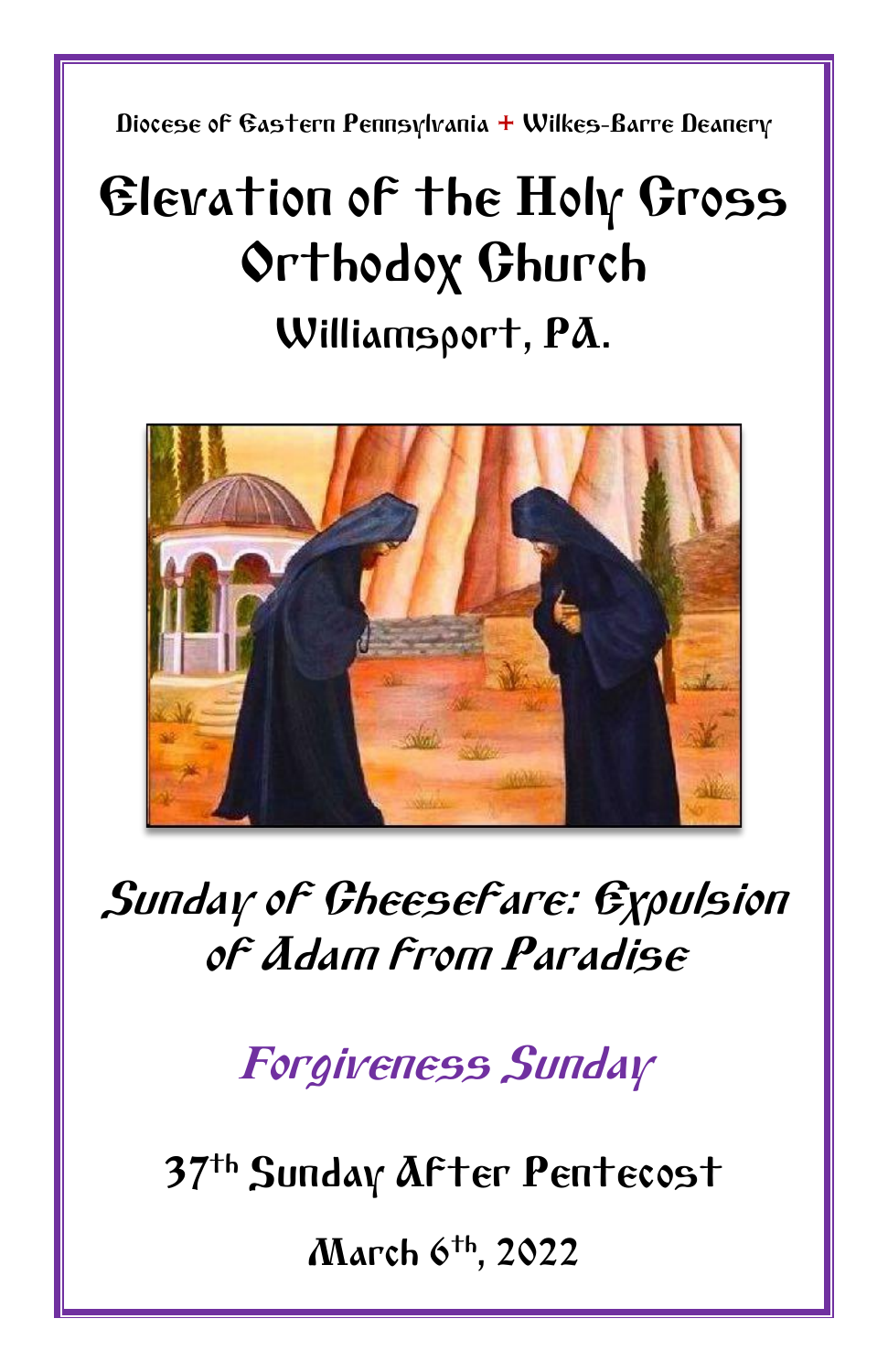### Elevation of the Holy Cross Orthodox Church

1725 Holy Cross Ln Williamsport, Pennsylvania 17701-2749 www.holycrosswilliamsport.org

Rev. Fr. Seraphim Reynolds, Pastor Office: 570.322.3020 (c) 717.576.3503 Email: priestseraphim@protonmail.com

> *Scripture Readings: Epistle: Romans 13:11-14:4 Gospel: St. Matthew 6:14-21*

*A very warm welcome to everyone, and especially to all our visitors this morning! Please join us for some fellowship after in the Parish Hall!*

#### **Services, Events & Announcements**

+ *Forgiveness Vespers* – TODAY Sunday March 6th @ 2pm

+ *Great Canon of St Andrew* - Monday March 7<sup>th</sup> - Thursday March  $10^{th}$  @ 5:30pm each evening.

+ **Presanctified Liturgy** – Friday March 11th @ 5:30pm

+ *Great Vespers* – Saturday March 12th @ 5pm

+ *Divine Liturgy* – *Sunday of Orthodoxy -* March 13th @ 10am (Hours @ 9:40), a Lenten fellowship following in the Hall.

#### *Our Giving – February 27 th, 2022*

Tithes/Offerings - \$1,333.00 / Online Giving - \$175.00 Candle Offerings – \$98.00 / Love Offerings - \$160.00

*Regarding Holy Communion***:** Only those faithful who are Orthodox Christians and have properly prepared themselves by fasting, prayer [i.e., *Prayers Before Communion*], recent confession, and who were *at least present for the reading of the Epistle and Gospel* should approach to receive the Holy Eucharist. *We should all be at peace with everyone too***.** If you have any questions about Communion, please see Fr. Seraphim.  $\circledcirc$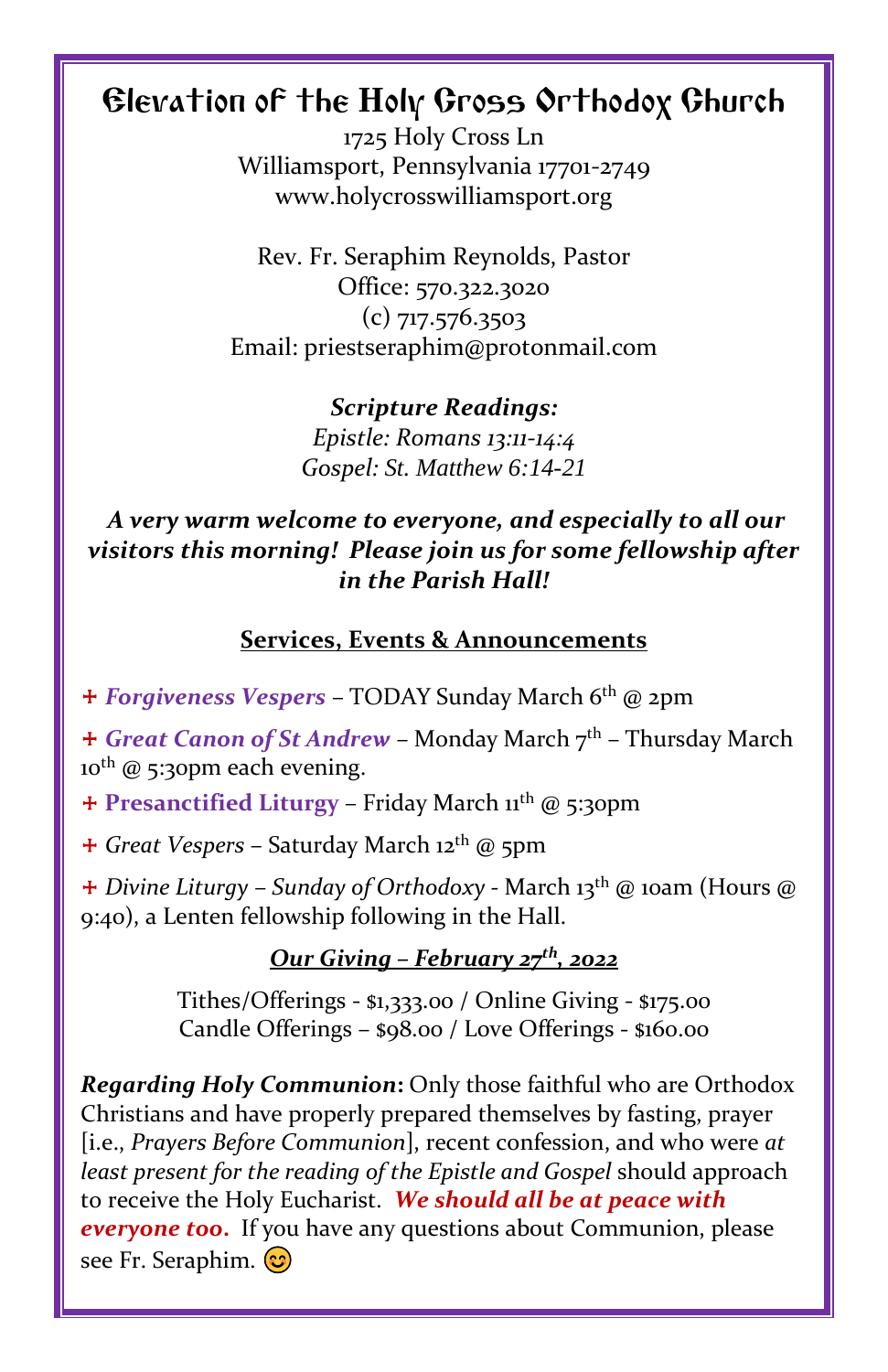#### *Resentment and Forgiveness*

*By Hieromonk Damascene – St Herman of Alaska Monastery, Platina, CA.*

Rather than resenting those who wrong us, we are to love them, and we express this love by blessing them and praying for them. We do this because we are commanded to do so by Christ. He has commanded this for our own sake, for our own salvation, because He loves us; and we do it for His sake, because we love Him. Our fallen nature rebels against this: "What? Bless and pray for that person who wronged me?" But for Christ's sake, we go against our fallen nature, and force ourselves to pray. We ask God to bless and have mercy on the person who hurt us, we wish good things for him, we wish his salvation, just as our Lord wishes his salvation. In this way we begin to become like God Himself, Who, according to the words of Christ, *is kind to the unthankful and the evil* (Luke 6:35). In going against our fallen nature, we return to our original nature—the image of God in us—and we grow in the likeness of God.

Abba Dorotheus, a Desert Father of the sixth century, says that we can be healed of the sickness of resentment "by prayer right from the heart for the one who has annoyed us. We can pray such words as, 'O God, help my brother, and me through his prayers.'" "In this," says Abba Dorotheus, "we are interceding for our brother, which is a sure sign of sympathy and love, and we are humiliating ourselves by asking help through our brother's prayers."

When we *continually* force ourselves to bless and pray for others in this way, we will find that our Lord Jesus Christ will change, renew, and refresh our hearts. It may take some time and persistence, but gradually, almost imperceptibly, we will be changed. The poison of resentment, by the Grace of Christ, will leave our system.

Again our Lord has told us: *Judge not, and you shall not be judged. Condemn not, and you shall not be condemned. Forgive, and you shall be forgiven* (Luke 6:37).

The cure for anger, judgment, and resentment is forgiveness, pure and simple. No matter what terrible afflictions and unspeakable